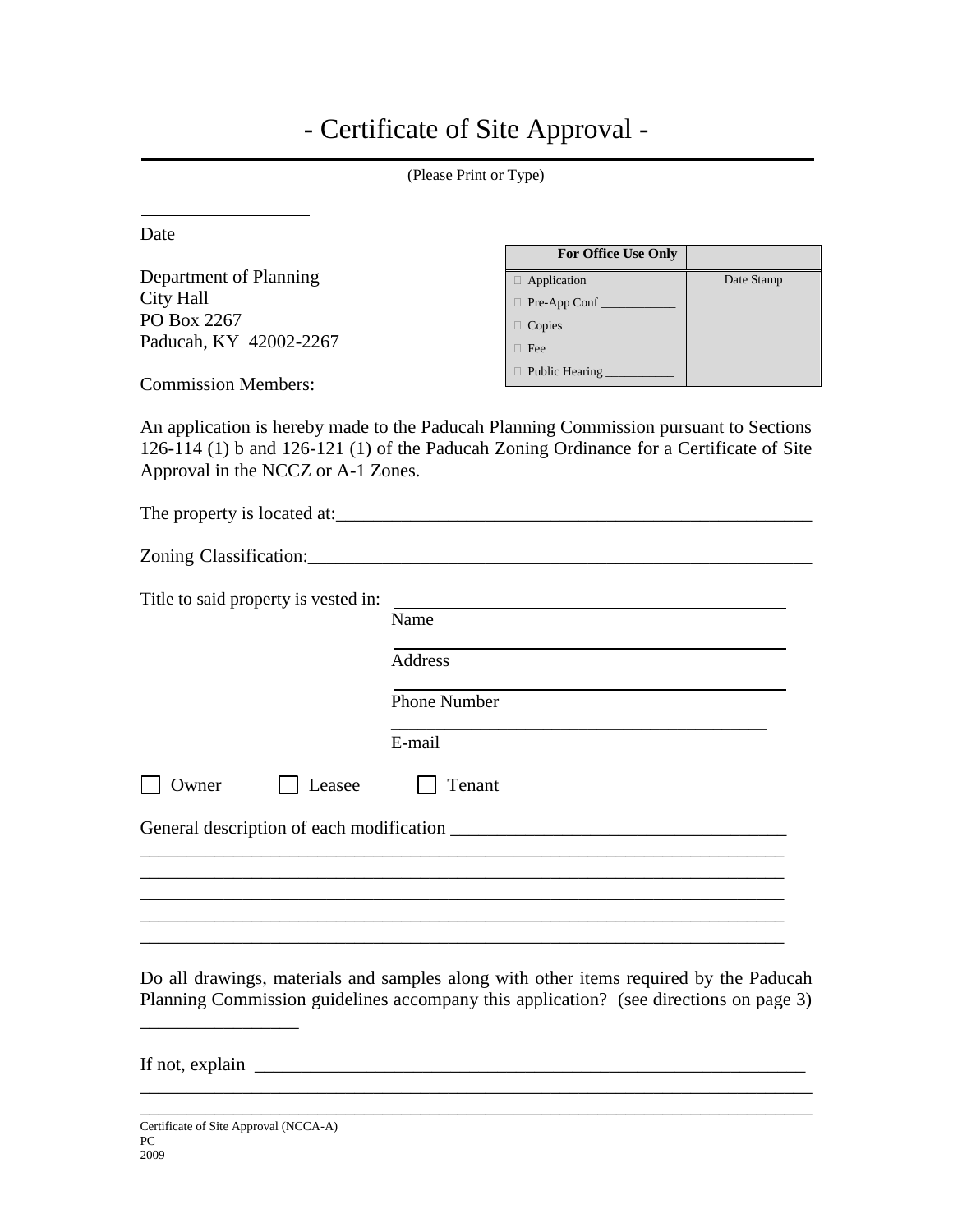Is there an application relevant to this property and the subject modifications or improvements pending or being contemplated before the Paducah Planning Commission or City Commission?

If so, specify  $\frac{1}{\sqrt{2}}$  specify  $\frac{1}{\sqrt{2}}$ 

Is there any approval pending any other regulatory or administrative authority which may have a bearing on the modifications or improvements which are the subject of this application such as a correction notice from the Department of Fire Prevention?

\_\_\_\_\_\_\_\_\_\_\_\_\_\_\_\_\_\_\_\_\_\_\_\_\_\_\_\_\_\_\_\_\_\_\_\_\_\_\_\_\_\_\_\_\_\_\_\_\_\_\_\_\_\_\_\_\_\_\_\_\_\_\_\_\_\_\_\_\_\_\_\_

If so, specify  $\frac{1}{\sqrt{2}}$  specify  $\frac{1}{\sqrt{2}}$ 

\_\_\_\_\_\_\_\_\_\_

Failing to provide the required elements listed in the application and on the application instructions may result in a delay of the hearing for all or part of the application. The Planning Department reserves the right to not process incomplete applications.

\_\_\_\_\_\_\_\_\_\_\_\_\_\_\_\_\_\_\_\_\_\_\_\_\_\_\_\_\_\_\_\_\_\_\_\_\_\_\_\_\_\_\_\_\_\_\_\_\_\_\_\_\_\_\_\_\_\_\_\_\_\_\_\_\_\_\_\_\_\_

Before any work can proceed, applicable building permits must be obtained from the Department of Fire Prevention.

Ten (10) copies of the proposed development plan showing pertinent information are included herewith.

Very truly yours,

Signature